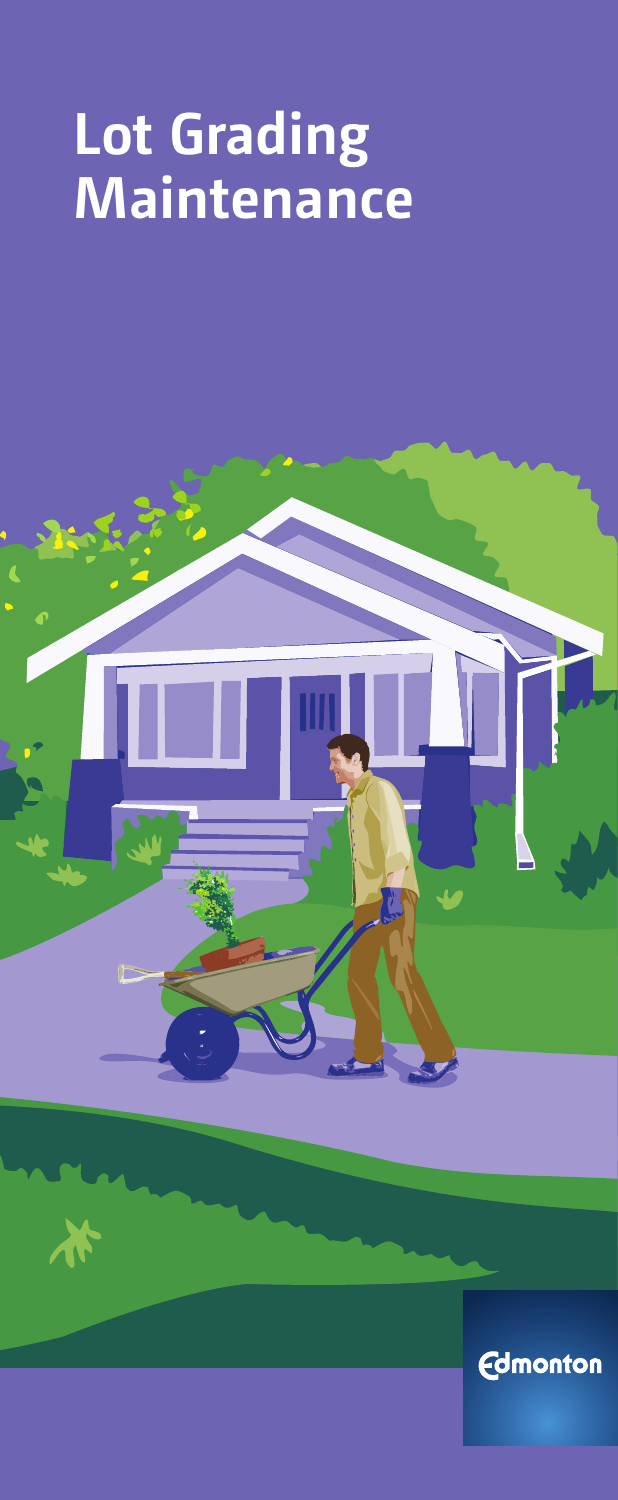# **Lot Grading After the Final Grade Stage**

It is the Property Owner's responsibility to maintain the surface grades, in perpetuity, to the standards established at the time that the Final Grade Approval was issued. The City of Edmonton may, at any time, require maintenance of the lot grading if alterations or settlements have resulted in surface drainage problems. This requirement is enforceable under the provisions of Drainage Bylaw 18093.

## **Basement Flooding**

Basement flooding is largely caused by surface flooding, infiltration through basement cracks, or sewer backup. Sewer backup is largely preventable through the installation of backwater valves, a plumbing code requirement in the City of Edmonton since 1988. Lot grading is the best defense against surface flooding and infiltration. Typical home insurance does not provide coverage for flooding related to surface flooding events; therefore, maintaining the slopes and swales of the approved lot grading could prove to be one of the best investments a property owner could make.

## **Rainfall**

An average residential property in the Edmonton area will receive approximately 350 millimetres of rain between May and October. This translates to about 140,000 litres of stormwater which must be managed and directed; 50,000 litres of this total comes from the roof of a typical home. A normal rainfall that produces 6 to 10 mm of rain would send almost 1,000 litres of water from the roof to a concentrated area on the ground. While some of this water can be captured and used to support landscape and lifestyle choices, the remainder must be directed to flow away from your home and off your lot without causing damage.

# **Foundation Grading**

The soil around your home is not compacted when it is replaced to backfill the basement excavation. This is a typical building practice in Alberta because unsupported foundation walls cannot withstand the pressure generated by standard compacting techniques. *See Diagram A.* 



This practice may result in some settlement next to the foundation over time and can create negative grading. See Diagram B. Many factors influence the pace and severity of settlement, including seasonal construction, rainfall events, and even landscape choices. As settlement occurs, it becomes necessary to redo proper foundation grading by adding additional soil to reestablish the required 10% slope away from the building. Decorative mulches should be removed and clay should be added to recreate the slope. In extreme cases, topsoil and grass may have to be removed prior to adding additional clay. The City of Edmonton does not recommend using topsoil to reestablish foundation grading as topsoil does not shed water in the same manner as clay.

## **Water Adjacent to the Foundation**

Water will accelerate the settlement process. Minimize the amount of water that the foundation grading receives by ensuring that all downspout extensions are in place after grass cutting or other maintenance tasks. If there is a sump pump outlet pipe, it should discharge onto a splash pad to minimize the risk of water flowing back down the foundation wall and overloading the system. *See Diagram C*.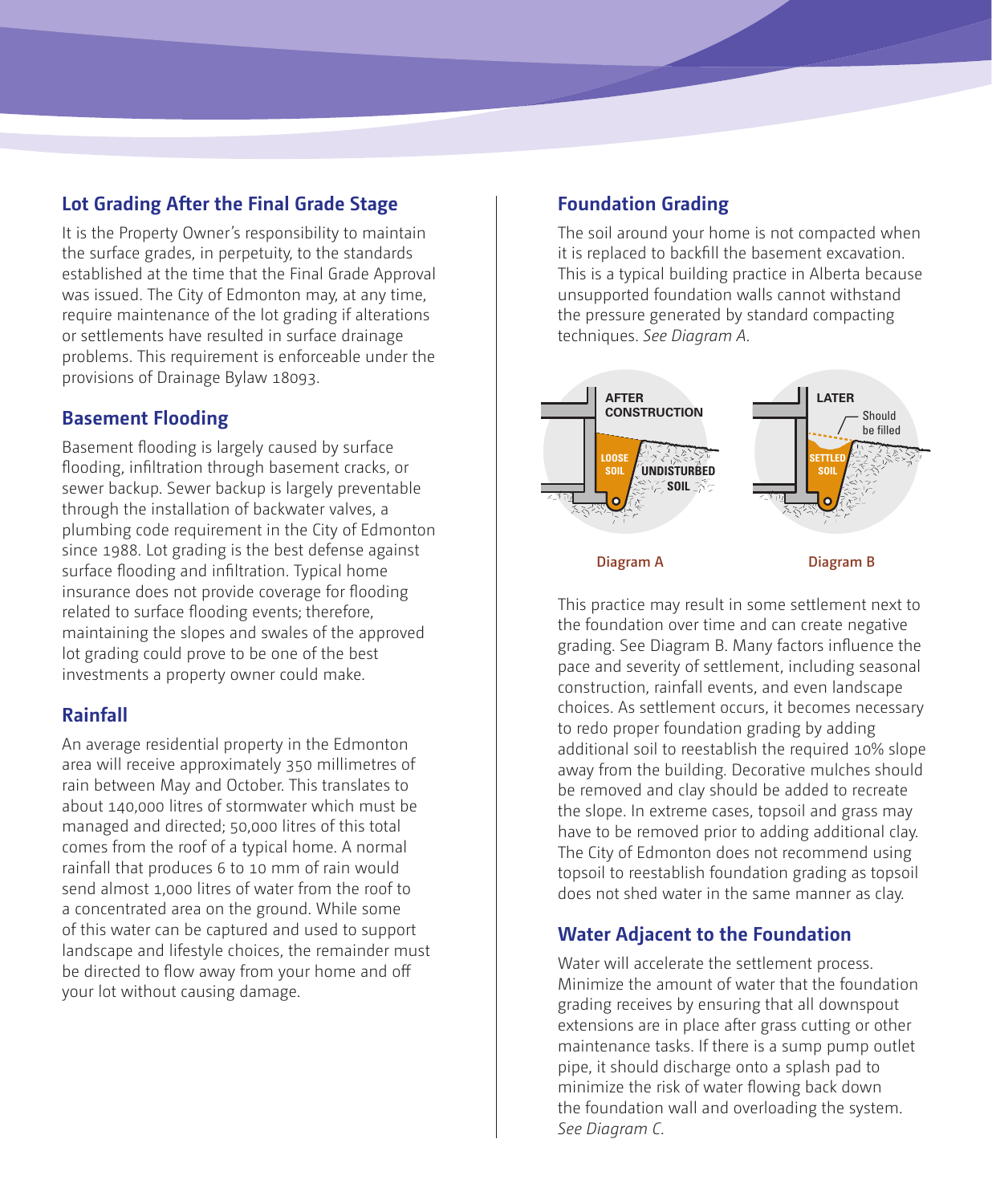Rain barrels should have an overflow outlet that will discharge water to a location that is past the excavation zone (approximately 1.2 metres). Watering plants and shrubs in this zone should be limited to the minimum amount required to sustain the plants.

## **Window Wells**

Window wells are installed to accommodate foundation grading that ensures positive slope away from the home. Positive foundation drainage (draining away from the building foundation) is the most important defense against water entering the basement. Ideally, water does not enter window well openings. However water that does enter the window well should flow down the drain tile, installed at the time of construction, to the weeping tile system. Window wells should be kept free of debris or leaves to ensure that water can enter the drain tile and flow to the weeping tile.

#### **Eavestroughing and Downspouts**

Stormwater collected by the eavestroughs is channeled to the ground through the downspouts. This results in a substantial concentration of flow at the discharge points. To protect your home as well as your neighbours' homes, downspout extensions should project past the excavation zone by approximately 1.2 metres, but must not discharge directly onto adjacent property. Eavestroughs should be cleaned and inspected regularly to ensure unrestricted water movement with no overflows. Downspout extensions minimize foundation zone saturation which increases the risk of water entering the basement (infiltration flooding), or frost heaving the sidewalks, driveways, and decks. *See Diagram D.*

#### **Swales**

Swales are shallow, sloped channels that convey stormwater and groundwater to a public right-of-way. Typically, property line swales are shared by adjacent properties and serve to provide surface drainage for both lots. *See Diagram E.* Internal swales may also be present on the lot and must also be maintained if needed. *See Diagram F.*

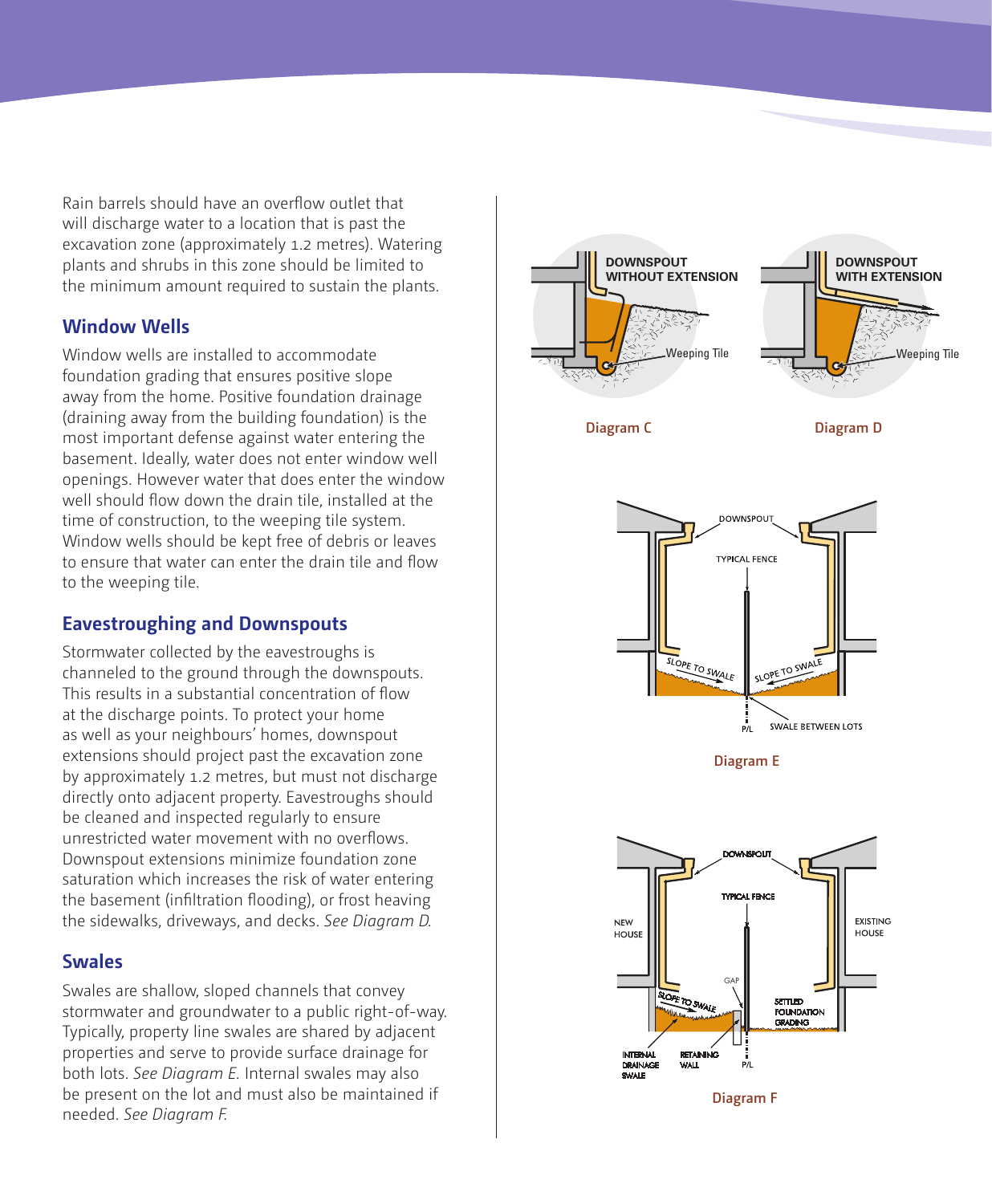Settlements or blockages in drainage swales become obvious during rain events but are relatively easy to fix with the addition of soil or the removal of a blockage. Consultation with adjacent property owners is advised when considering repairs to a common property line swale.

## **Lot Grading Plans**

Lot Grading Plans have been part of the approval process for residential properties since 1989. The plans are required for all new developments and are approved by the City of Edmonton. Lot Grading Plans specify design elevations, surface gradients, lot types, swale locations, and other drainage information required for lot grading. A Lot Grading Plan establishes the drainage relationship between adjacent properties and its approval is an effective basis for the control of lot grading. There are two typical lot types for single-family and duplex properties: Rear to Front Surface Drainage and Split Surface Drainage. *See Diagrams on right.*

For more information on the Lot Grading Approval Procedure, refer to the *[Lot Grading Guidelines -](file:///Volumes/Data%20HD/Current%20Projects/city%20lot%20grading%202011/Lot Grading Guidelines - Residential Properties)  [Residential Properties.](file:///Volumes/Data%20HD/Current%20Projects/city%20lot%20grading%202011/Lot Grading Guidelines - Residential Properties)*

## **Maintenance Checklist**

The maintenance inspection should include all aspects of surface drainage and any potential impact on adjacent properties.

- • Downspouts discharge to the ground surface past the excavation zone and within the property.
- • Positive slope exists away from the foundation walls. *See Diagram D.*
- • Drainage swales convey surface drainage off the lot without impacting adjacent properties. *See Diagram F* and *Rear to Front Surface Drainage* for typical examples.
- • Settlements under steps or decks are properly backfilled.
- • Window wells are debris free to ensure efficient drainage. **Rear to Front Rear to Front**

#### **Property Insurance**

Generally speaking, damages caused by overland flooding or infiltration through cracks are not insurable.

## **Additional Sources of information**

*[Insurance Bureau of Canada](http://www.ibc.ca/en/home_insurance/documents/brochures/water_damage_on_rise_en_web.pdf)* [www.ibc.ca](http://www.ibc.ca) *[Institute for Catastrophic Loss Reduction](http://iclr.org/images/Public_sector_digest.pdf)*  [www.iclr.org](http://www.iclr.org)